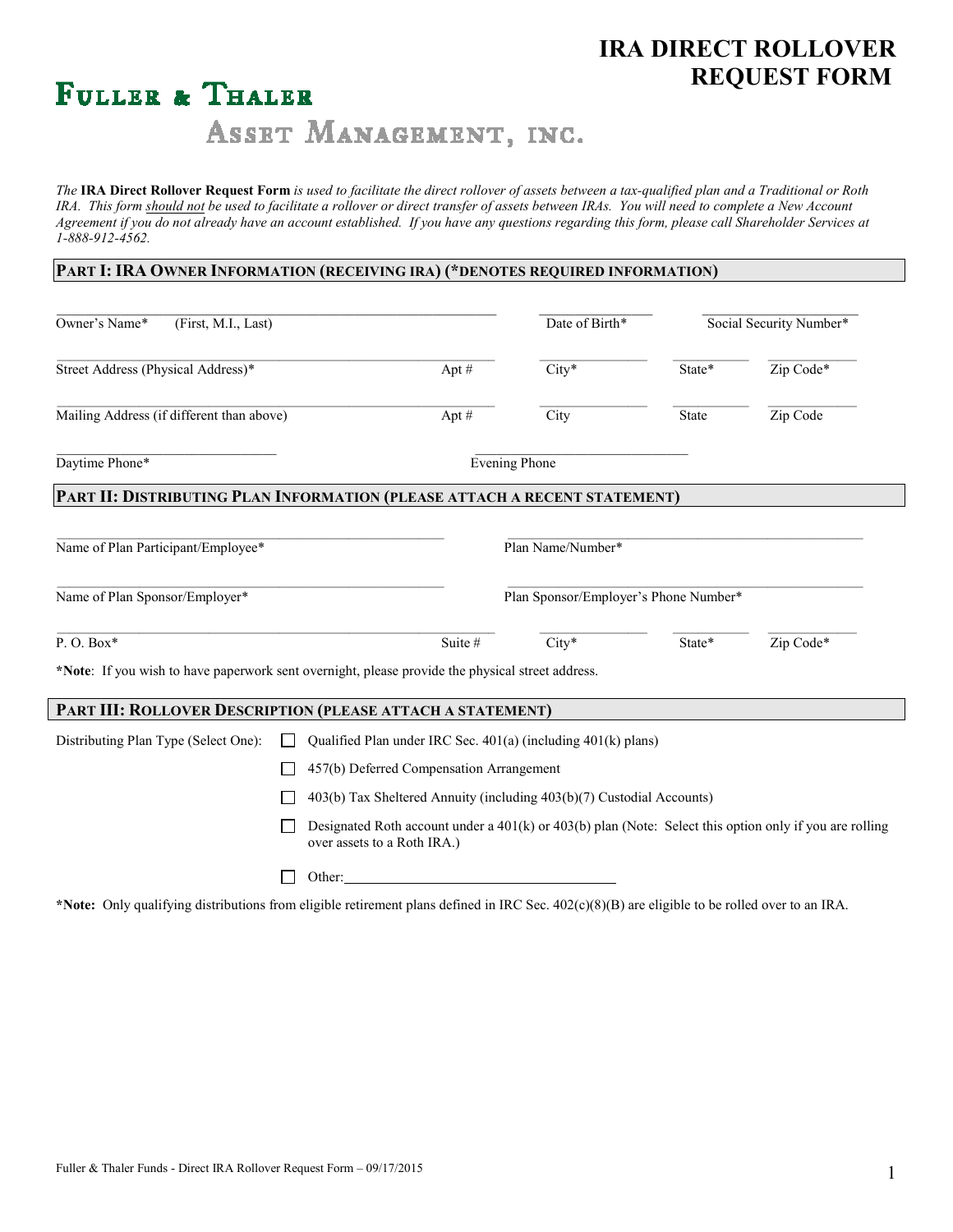# **PART IV: DIRECT ROLLOVER INSTRUCTIONS**

**This is a new account; a completed New Account Agreement is attached.** 

□ The proceeds of this rollover will purchase shares into my existing account as listed below.

Account Number\_\_\_\_\_\_\_\_\_\_\_\_\_\_\_\_\_\_\_\_\_\_\_\_

#### **Rollover Allocation**

Indicate the approximate amount that will be transferred.

The minimum initial investment in the Fund is \$1,000 for Class Investor Shares, \$100,000 for Institutional, and \$1,000,000 for R6 Shares.

| <b>Name of Investment</b>                        | <b>Share Class</b> | <b>Total Investment Amount</b> |  |  |
|--------------------------------------------------|--------------------|--------------------------------|--|--|
| Fuller & Thaler Behavioral Small-Cap Equity Fund | Investor           | \$                             |  |  |
| Fuller & Thaler Behavioral Small-Cap Equity Fund | Institutional      | \$                             |  |  |
| Fuller & Thaler Behavioral Small-Cap Equity Fund | R6                 | \$                             |  |  |
| Fuller & Thaler Behavioral Small-Cap Growth Fund | Investor           | \$                             |  |  |
| Fuller & Thaler Behavioral Small-Cap Growth Fund | Institutional      | \$                             |  |  |
| Fuller & Thaler Behavioral Small-Cap Growth Fund | R6                 | \$                             |  |  |
| Fuller & Thaler Behavioral Mid-Cap Value Fund    | Investor           | \$                             |  |  |
| Fuller & Thaler Behavioral Mid-Cap Value Fund    | Institutional      | \$                             |  |  |
| Fuller & Thaler Behavioral Mid-Cap Value Fund    | R <sub>6</sub>     | S                              |  |  |
|                                                  |                    | TOTAL:                         |  |  |

# **PART V: LIQUIDATION INSTRUCTIONS**

I authorize and direct the current plan trustee/custodian to liquidate assets as follows (select one).

Immediately rollover entire balance and send the cash proceeds to the IRA Trustee/Custodian identified below.

□ Partially rollover \$ of the current plan balance and send the proceeds to the IRA Trustee/Custodian identified below. (Note to IRA Owner: Attach additional written liquidation instructions, if necessary.)

#### $\Box$  Other (describe):

**\*Note:** If you are transferring a Certificate of Deposit (CD), mail this form at least 14 days, but not more than 21 days before the maturity date.

Please send proceeds by check:

Make check payable as follows: Fuller  $&$  Thaler Funds: FBO

(Investor's Name)

Please mail check to: *Regular Mail Delivery* Delivery *Overnight Delivery* Fuller & Thaler Funds Fuller & Thaler Funds Cincinnati, OH 45246-0707 Cincinnati, OH 45246

P.O. Box 46707 225 Pictoria Drive, Suite 450